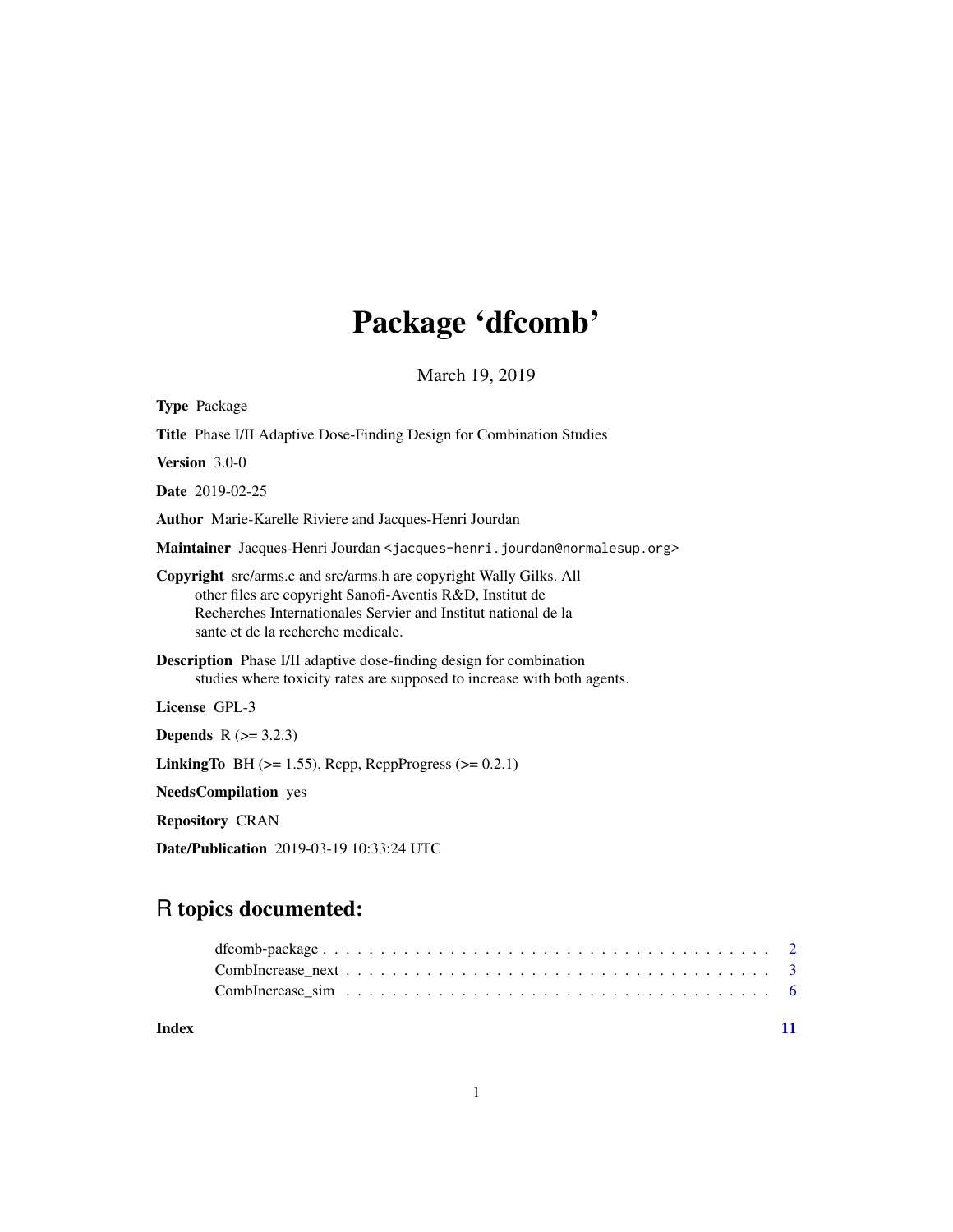<span id="page-1-0"></span>

#### Description

Phase I/II adaptive dose-finding design for combination studies where toxicity rates are supposed to increase with both agents.

#### Details

The DESCRIPTION file:

| Package:          | dfcomb                                                                                                    |
|-------------------|-----------------------------------------------------------------------------------------------------------|
| Type:             | Package                                                                                                   |
| Title:            | Phase I/II Adaptive Dose-Finding Design for Combination Studies                                           |
| Version:          | $3.0 - 0$                                                                                                 |
| Date:             | 2019-02-25                                                                                                |
| Author:           | Marie-Karelle Riviere and Jacques-Henri Jourdan                                                           |
| Maintainer:       | Jacques-Henri Jourdan <iacques-henri.jourdan@normalesup.org></iacques-henri.jourdan@normalesup.org>       |
| Copyright:        | src/arms.c and src/arms.h are copyright Wally Gilks. All other files are copyright Sanofi-Aventis R&D, 1  |
| Description:      | Phase I/II adaptive dose-finding design for combination studies where toxicity rates are supposed to incr |
| License:          | $GPL-3$                                                                                                   |
| Depends:          | $R$ ( $>=$ 3.2.3)                                                                                         |
| LinkingTo:        | BH $(>= 1.55)$ , Rcpp, RcppProgress $(>= 0.2.1)$                                                          |
| NeedsCompilation: | yes                                                                                                       |

Index of help topics:

| CombIncrease_next | Combination determination with logistic model |
|-------------------|-----------------------------------------------|
| CombIncrease sim  | Combination design Simulator using Logistic   |
|                   | model                                         |
| dfcomb-package    | Phase I/II Adaptive Dose-Finding Design for   |
|                   | Combination Studies                           |

#### Author(s)

Marie-Karelle Riviere and Jacques-Henri Jourdan

Maintainer: Jacques-Henri Jourdan <jacques-henri.jourdan@normalesup.org>

#### References

Riviere MK, Yuan Y, Dubois F, Zohar S (2014). A Bayesian dose-finding design for drug combination clinical trials based on the logistic model. Pharm Stat, 13, 4:247-57.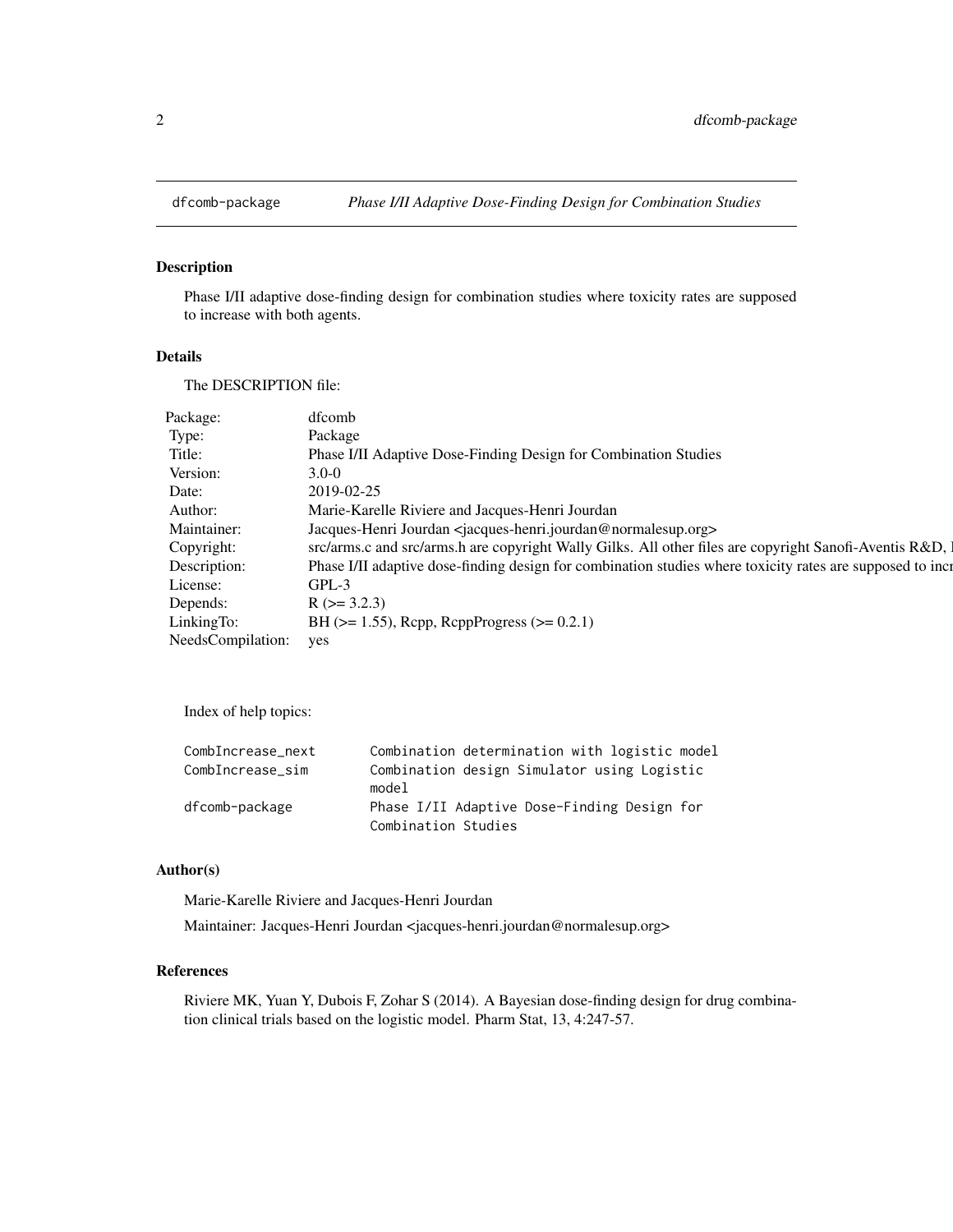<span id="page-2-1"></span><span id="page-2-0"></span>CombIncrease\_next *Combination determination with logistic model*

#### Description

CombIncrease\_next is used to determine the next or recommended combination in a phase I combination clinical trial using the design proposed by Riviere et al. entitled "A Bayesian dose-finding design for drug combination clinical trials based on the logistic model".

#### Usage

```
CombIncrease_next(ndose_a1, ndose_a2, target, target_min, target_max,
 prior_tox_a1, prior_tox_a2, cohort, final, pat_incl, dose_adm1,
 dose_adm2, tite=FALSE, toxicity, time_full=0, time_tox=0,
  time_follow=0, c_e=0.85, c_d=0.45, c_stop=0.95, c_t=0.5, c_over=0.25,
  cmin_overunder=2, cmin_mtd=3, cmin_recom=1, early_stop=1, alloc_rule=1,
 nburn=2000, niter=5000)
```
#### Arguments

| ndose_a1     | Number of dose levels for agent 1.                                                                                                                                                                                                     |
|--------------|----------------------------------------------------------------------------------------------------------------------------------------------------------------------------------------------------------------------------------------|
| ndose_a2     | Number of dose levels for agent 2.                                                                                                                                                                                                     |
| target       | Toxicity (probability) target.                                                                                                                                                                                                         |
| target_min   | Minimum of the targeted toxicity interval.                                                                                                                                                                                             |
| target_max   | Maximum of the targeted toxicity interval.                                                                                                                                                                                             |
| prior_tox_a1 | A vector of initial guesses of toxicity probabilities associated with the doses of<br>agent 1. Must be of length ndose_a1.                                                                                                             |
| prior_tox_a2 | A vector of initial guesses of toxicity probabilities associated with the doses of<br>agent 2. Must be of length ndose_a2.                                                                                                             |
| cohort       | Cohort size.                                                                                                                                                                                                                           |
| final        | A boolean with value TRUE if the trial is finished and the recommended com-<br>bination for further phases should be given, or FALSE (default value) if the<br>combination determination is performed for the next cohort of patients. |
| pat_incl     | Current number of patients included.                                                                                                                                                                                                   |
| dose_adm1    | A vector indicating the dose levels of agents 1 administered to each patient in-<br>cluded in the trial. Must be of length pat_incl.                                                                                                   |
| dose_adm2    | A vector indicating the dose levels of agents 2 administered to each patient in-<br>cluded in the trial. Must be of length pat_incl.                                                                                                   |
| tite         | A boolean indicating if the toxicity is considered as a time-to-event outcome<br>(TRUE), or as a binary outcome (default value FALSE).                                                                                                 |
| toxicity     | A vector of observed toxicities (DLTs) for each patient included in the trial.<br>Must be of length pat_incl. This argument is used/required only if tite=FALSE.                                                                       |
| time_full    | Full follow-up time window. This argument is used only if tite=TRUE.                                                                                                                                                                   |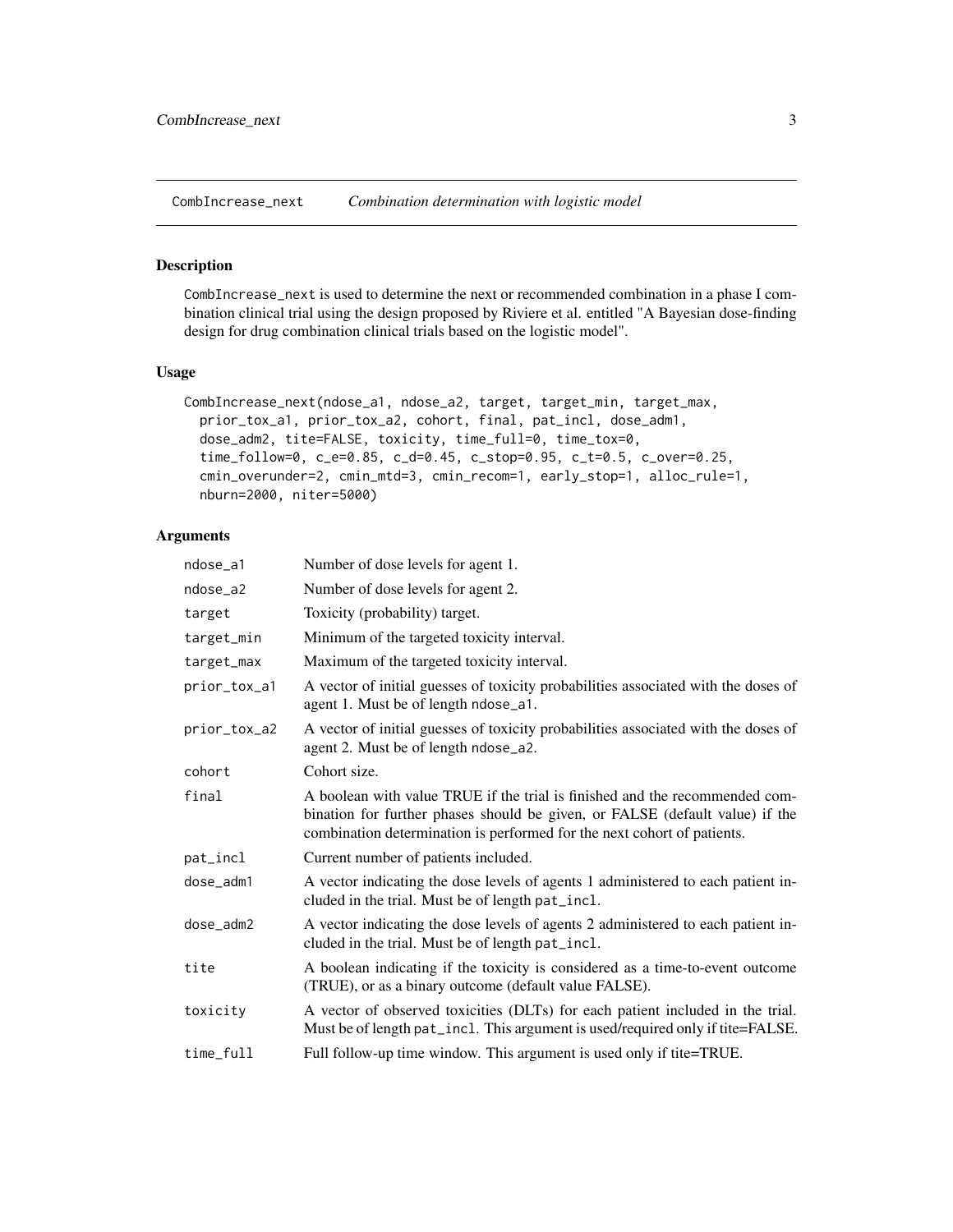| time_tox          | A vector of times-to-toxicity for each patient included in the trial. If no toxicity<br>was observed for a patient, must be filled with +Inf. Must be of length pat_incl.<br>This argument is used/required only if tite=TRUE. |
|-------------------|--------------------------------------------------------------------------------------------------------------------------------------------------------------------------------------------------------------------------------|
| time_follow       | A vector of follow-up times for each patient included in the trial. Must be of<br>length pat_incl. This argument is used/required only if tite=TRUE.                                                                           |
| $c$ <sub>-e</sub> | Probability threshold for dose-escalation. The default value is set at 0.85.                                                                                                                                                   |
| $c_d$             | Probability threshold for dose-deescalation. The default value is set at 0.45.                                                                                                                                                 |
| c_stop            | Probability threshold for early trial termination. The default value is set at 0.95.                                                                                                                                           |
| $c_t$             | Probability threshold for early trial termination for finding the MTD (see de-<br>tails). The default value is set at 0.5.                                                                                                     |
| c_over            | Probability threshold to control over-dosing (see details).                                                                                                                                                                    |
| cmin_overunder    | Minimum number of cohorts to be included at the lowest/highest combination<br>before possible early trial termination for over-toxicity or under-toxicity (see<br>details). The default value is set at 2.                     |
| cmin_mtd          | Minimum number of cohorts to be included at the recommended combination<br>before possible early trial termination for finding the MTD (see details). The<br>default value is set at 3.                                        |
| cmin_recom        | Minimum number of cohorts to be included at the recommended combination at<br>the end of the trial. The default value is set at 1.                                                                                             |
| alloc_rule        | Interger $(1, 2, or 3)$ indicating which allocation rule is used (see details). The<br>default value is set at 1.                                                                                                              |
| early_stop        | Interger $(1, 2, or 3)$ indicating which early stopping rule is used (see details).<br>The default value is set at 1.                                                                                                          |
| nburn             | Number of burn-in for HMC. The default value is set at 2000.                                                                                                                                                                   |
| niter             | Number of iterations for HMC. The default value is set at 5000.                                                                                                                                                                |

#### Details

Allocation rule:

- alloc\_rule=1 (Riviere et al 2014): If P(toxicity probability at combination  $(i,j)$  < target)  $> c_e$ : among combinations in the neighborhood  $(-1, +1)$ ,  $(0, +1)$ ,  $(+1, 0)$ ,  $(+1, -1)$ , choose the combination with a higher estimated toxicity probability than the current combination and with the estimated toxicity probability closest to target. If P(toxicity probability at combination  $(i,j)$  > target) > 1-c\_d: among neighborhood  $(-1, +1)$ ,  $(-1, 0)$ ,  $(0, -1)$ ,  $(+1, -1)$ , choose the combination with a lower estimated toxicity probability than the current combination and with the estimated toxicity probability closest to target. Otherwise, remain on the same combination.
- alloc\_rule=2: Among combinations already tested and combinations in the neighborhood  $(-1, 0)$ ,  $(-1, +1)$ ,  $(0, +1)$ ,  $(+1, 0)$ ,  $(+1, -1)$ ,  $(0, -1)$ ,  $(-1, -1)$  of a combination tested, choose the combination with the highest posterior probability to be in the targeted interval [target\_min, target\_max] while controling overdosing i.e. P(toxicity probability at combination  $(i,j)$  > target\_max) < c\_over.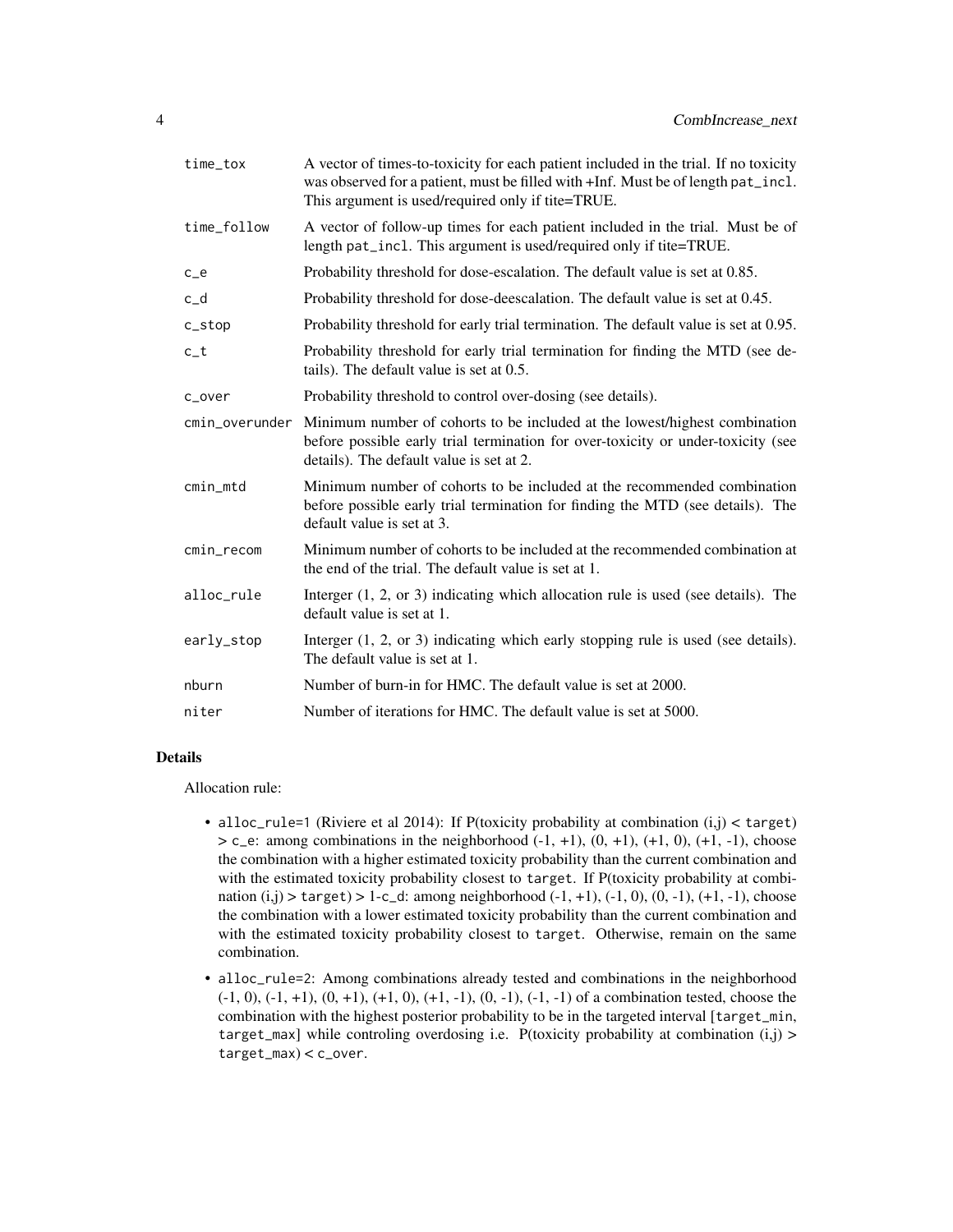• alloc\_rule=3: Among combinations in the neighborhood  $(-1, 0)$ ,  $(-1, +1)$ ,  $(0, +1)$ ,  $(+1, 0)$ ,  $(+1, -1)$ ,  $(0, -1)$ ,  $(-1, -1)$  of the current combination, choose the combination with the highest posterior probability to be in the targeted interval [target\_min, target\_max] while controling overdosing i.e. P(toxicity probability at combination  $(i,j)$  > target\_max) < c\_over.

Early stopping for over-dosing: If the current combination is the lowest (1, 1) and at least cmin\_overunder cohorts have been included at that combination and P(toxicity probability at combination  $(i,j)$ ) target) >= c\_stop then stop the trial and do not recommend any combination.

Early stopping for under-dosing: If the current combination is the highest and at least cmin\_overunder cohorts have been included at that combination and P(toxicity probability at combination  $(i,j)$ target) >= c\_stop then stop the trial and do not recommend any combination.

Early stopping for identifying the MTD:

- early\_stop=1 (Riviere et al 2014): No stopping rule, include patients until maximum sample size is reached.
- early\_stop=2: If the next recommended combination has been tested on at least cmin\_mtd cohorts and has a posterior probability to be in the targeted interval [target\_min, target\_max] that is  $>= c_t$  and also control overdosing i.e. P(toxicity probability at current combination  $>$ target\_max) < c\_over then stop the trial and recommend this combination.
- early\_stop=3: If at least cmin\_mtd cohorts have been included at the next recommended combination then stop the trial and recommend this combination.

Stopping at the maximum sample size: If the maximum sample size is reached and no stopping rule is met, then the recommended combination is the one that was tested on at least cmin\_recom cohorts and with the highest posterior probability to be in the targeted interval [target\_min, target\_max].

#### Value

An object of class "CombIncrease next" is returned, consisting of determination of the next combination and estimations. Objects generated by CombIncrease\_next contain at least the following components:

| n_pat_comb       | Number of patients per combination.                                                                        |
|------------------|------------------------------------------------------------------------------------------------------------|
| n_tox_comb       | Number of observed toxicities per combination.                                                             |
| рi               | Estimated toxicity probabilities (if the start-up ended).                                                  |
| ptox_inf         | Estimated probabilities that the toxicity probability is inferior to target (if the<br>start-up ended).    |
| ptox_inf_targ    | Estimated probabilities of underdosing, i.e. to be inferior to target_min (if the<br>start-up ended).      |
| ptox_targ        | Estimated probabilities to be in the targeted interval [target_min,target_max]<br>(if the start-up ended). |
| ptox_sup_targ    | Estimated probabilities of overdosing, i.e. to be superior to target_max (if the<br>start-up ended).       |
| (cdose1, cdose2) |                                                                                                            |
|                  | NEXT RECOMMENDED COMBINATION.                                                                              |
| inconc           | Boolean indicating if trial must stop for under/over dosing.                                               |
| early_conc       | Boolean indicating if trial can be stopped earlier for finding the MTD.                                    |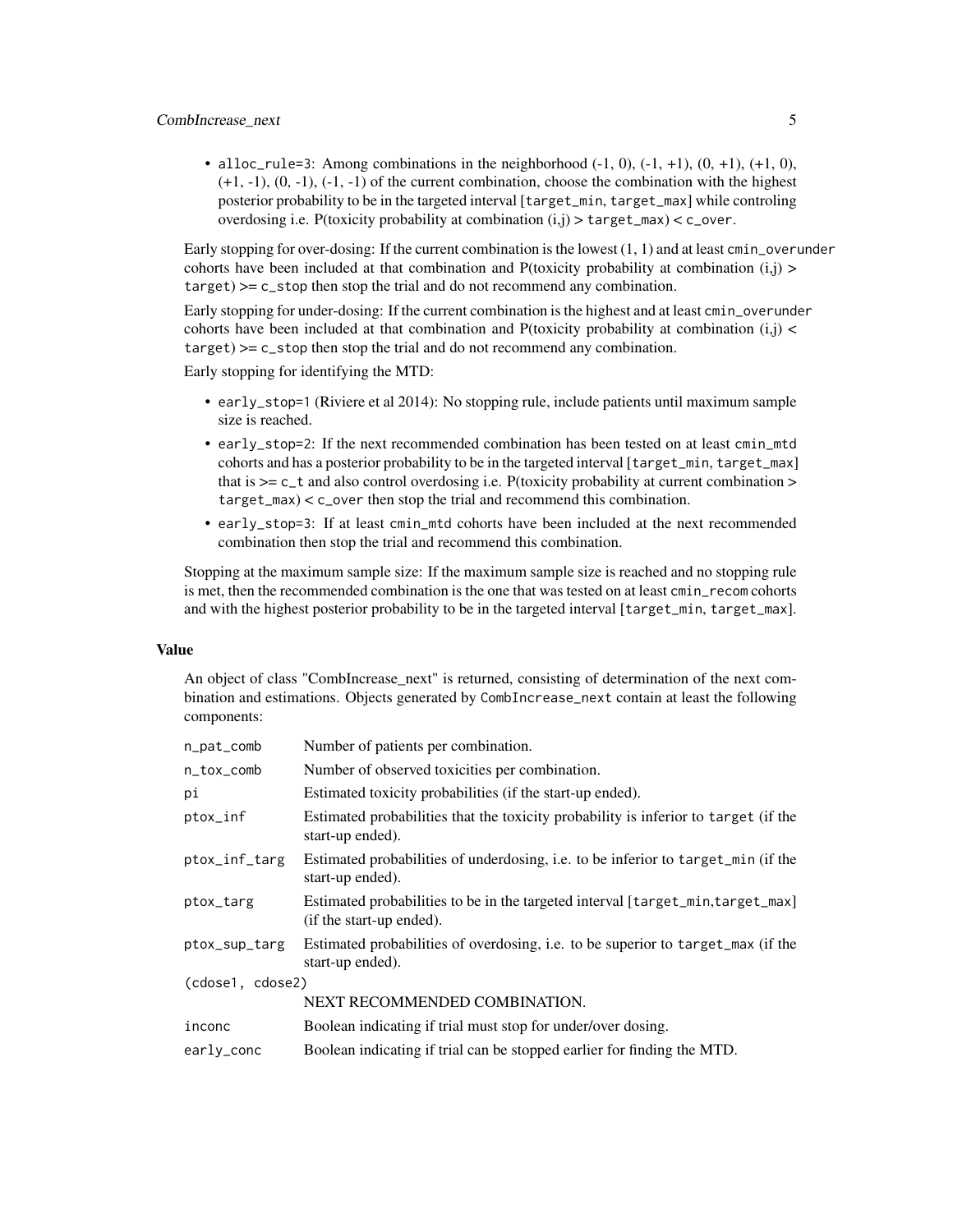#### <span id="page-5-0"></span>Author(s)

Jacques-Henri Jourdan and Marie-Karelle Riviere-Jourdan <eldamjh@gmail.com>

#### References

Riviere, M-K., Yuan, Y., Dubois, F., and Zohar, S. (2014). A Bayesian dose-finding design for drug combination clinical trials based on the logistic model. Pharmaceutical Statistics.

#### See Also

[CombIncrease\\_sim](#page-5-1).

#### Examples

```
prior_a1 = c(0.12, 0.2, 0.3, 0.4, 0.5)
prior_a2 = c(0.2, 0.3, 0.4)toxicity1 = c(0,0,0,0,0,0,0,0,1,0,1,0,0,0,0,0,0,1)
dose1 = c(1,1,1,2,2,2,3,3,3,3,3,3,3,3,4,4,4)dose2 = c(1,1,1,2,2,2,3,3,3,2,2,2,1,1,1,1,1,1)t_ttox = c(rep(+Inf,8),2.9,+Inf,4.6,+Inf,+Inf,+Inf,+Inf,+Inf,+Inf,5.2)
follow = c(rep(6,15), 4.9, 3.1, 1.3)next1 = CombIncrease_next(ndose_a1=5, ndose_a2=3, target=0.3,
 target_min=0.2, target_max=0.4, prior_tox_a1=prior_a1,
 prior_tox_a2=prior_a2, cohort=3, final=FALSE, pat_incl=18,
 dose_adm1=dose1, dose_adm2=dose2, toxicity=toxicity1, c_over=1,
 cmin_overunder=3, cmin_recom=1, early_stop=1, alloc_rule=1)
next1
next2 = CombIncrease_next(ndose_a1=5, ndose_a2=3, target=0.3,
 target_min=0.2, target_max=0.4, prior_tox_a1=prior_a1, prior_tox_a2=prior_a2,
 cohort=3, final=FALSE, pat_incl=18, dose_adm1=dose1,
 dose_adm2=dose2, tite=TRUE, time_full=6, time_tox=t_tox,
 time_follow=follow, c_over=1, cmin_overunder=3, cmin_recom=1,
 early_stop=1, alloc_rule=1)
next2
```
<span id="page-5-1"></span>CombIncrease\_sim *Combination design Simulator using Logistic model*

#### **Description**

CombIncrease\_sim is used to generate simulation replicates of phase I clinical trial for combination studies where the toxicity and efficacy of both agents is assumed to increase with the dose using the design proposed by Riviere et al. entitled "A Bayesian dose-finding design for drug combination clinical trials based on the logistic model".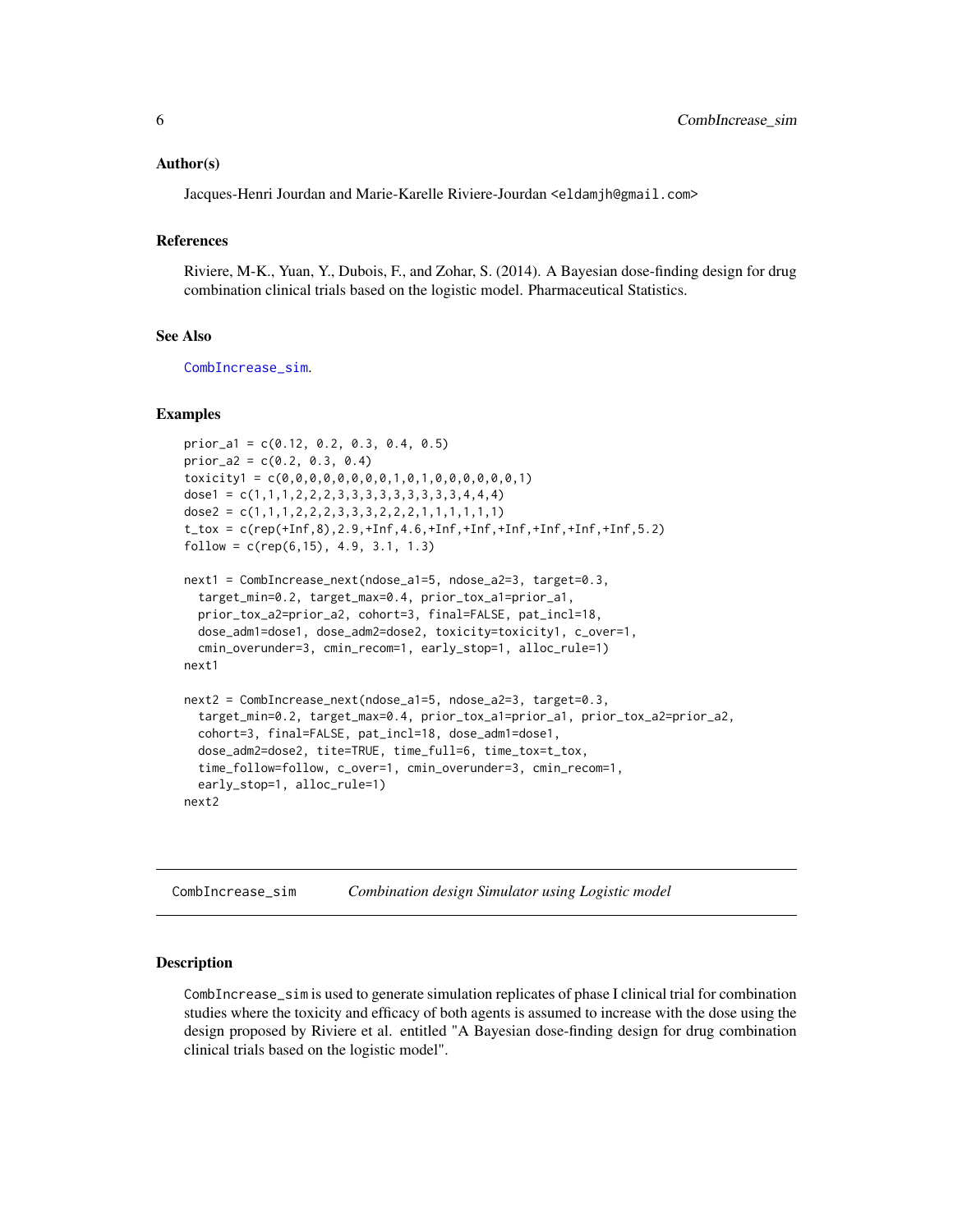### CombIncrease\_sim 7

#### Usage

```
CombIncrease_sim(ndose_a1, ndose_a2, p_tox, target, target_min, target_max,
 prior_tox_a1, prior_tox_a2, n_cohort, cohort, tite=FALSE, time_full=0,
 poisson_rate=0, nsim, c_e=0.85, c_d=0.45, c_stop=0.95, c_t=0.5, c_over=0.25,
 cmin_overunder=2, cmin_mtd=3, cmin_recom=1, startup=1, alloc_rule=1,
 early_stop=1, nburn=2000, niter=5000, seed=14061991)
```
### Arguments

| ndose_a1       | Number of dose levels for agent 1.                                                                                                                                                                                                                                        |
|----------------|---------------------------------------------------------------------------------------------------------------------------------------------------------------------------------------------------------------------------------------------------------------------------|
| ndose_a2       | Number of dose levels for agent 2.                                                                                                                                                                                                                                        |
| p_tox          | A matrix of the true toxicity probabilities associated with the combinations. True<br>toxicity probabilities should be entered with agent 1 in row and agent 2 in col-<br>umn, with increasing toxicity probabilities with both row and column numbers<br>(see examples). |
| target         | Toxicity (probability) target.                                                                                                                                                                                                                                            |
| target_min     | Minimum of the targeted toxicity interval.                                                                                                                                                                                                                                |
| target_max     | Maximum of the targeted toxicity interval.                                                                                                                                                                                                                                |
| prior_tox_a1   | A vector of initial guesses of toxicity probabilities associated with the doses of<br>agent 1. Must be of length ndose_a1.                                                                                                                                                |
| prior_tox_a2   | A vector of initial guesses of toxicity probabilities associated with the doses of<br>agent 2. Must be of length ndose_a2.                                                                                                                                                |
| n_cohort       | Total number of cohorts to include in the trial.                                                                                                                                                                                                                          |
| cohort         | Cohort size.                                                                                                                                                                                                                                                              |
| tite           | A boolean indicating if the toxicity is considered as a time-to-event outcome<br>(TRUE), or as a binary outcome (default value FALSE).                                                                                                                                    |
| time_full      | Full follow-up time window. This argument is used only if tite=TRUE.                                                                                                                                                                                                      |
| poisson_rate   | A value indicating the rate for the Poisson process used to simulate patient ar-<br>rival, i.e. expected number of arrivals per observation window. This argument<br>is used only if tite=TRUE.                                                                           |
| nsim           | Number of simulations.                                                                                                                                                                                                                                                    |
| $c_{e}$        | Probability threshold for dose-escalation. The default value is set at 0.85.                                                                                                                                                                                              |
| c_d            | Probability threshold for dose-deescalation. The default value is set at 0.45.                                                                                                                                                                                            |
| c_stop         | Probability threshold for early trial termination due to over-toxicity or under-<br>toxicity (see details). The default value is set at 0.95.                                                                                                                             |
| c_t            | Probability threshold for early trial termination for finding the MTD (see de-<br>tails). The default value is set at 0.5.                                                                                                                                                |
| c_over         | Probability threshold to control over-dosing (see details).                                                                                                                                                                                                               |
| cmin_overunder | Minimum number of cohorts to be included at the lowest/highest combination<br>before possible early trial termination for over-toxicity or under-toxicity (see<br>details). The default value is set at 2.                                                                |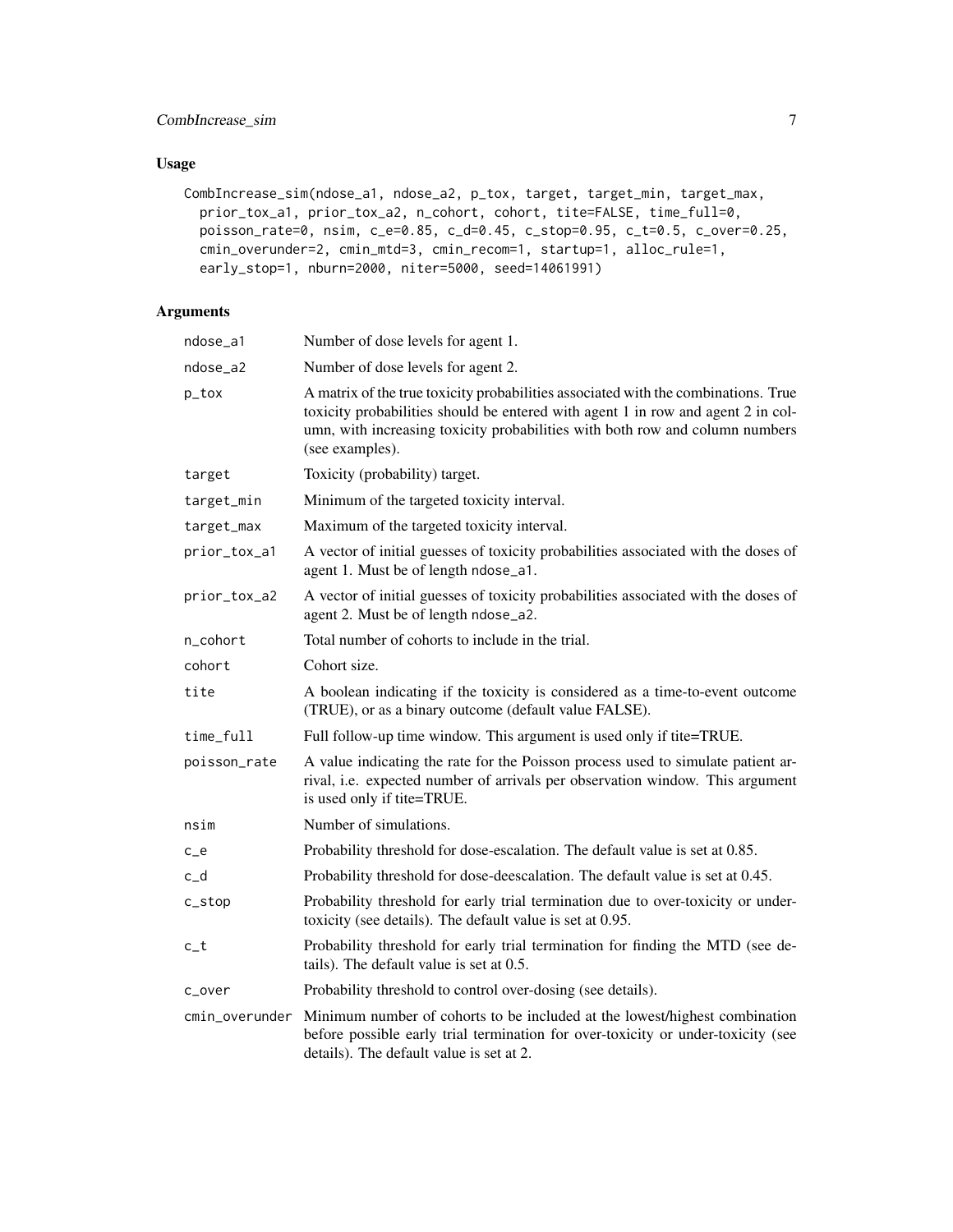| cmin_mtd   | Minimum number of cohorts to be included at the recommended combination<br>before possible early trial termination for finding the MTD (see details). The<br>default value is set at 3. |
|------------|-----------------------------------------------------------------------------------------------------------------------------------------------------------------------------------------|
| cmin_recom | Minimum number of cohorts to be included at the recommended combination at<br>the end of the trial. The default value is set at 1.                                                      |
| startup    | Interger $(0, 1, 2, \text{or } 3)$ indicating which start-up phase is used (see details). The<br>default value is set at 1.                                                             |
| alloc_rule | Interger $(1, 2, or 3)$ indicating which allocation rule is used (see details). The<br>default value is set at 1.                                                                       |
| early_stop | Interger $(1, 2, \text{or } 3)$ indicating which early stopping rule is used (see details).<br>The default value is set at 1.                                                           |
| nburn      | Number of burn-in for HMC. The default value is set at 2000.                                                                                                                            |
| niter      | Number of iterations for HMC. The default value is set at 5000.                                                                                                                         |
| seed       | Seed of the random number generator. Default value is set at 14061991.                                                                                                                  |

#### Details

Start-up phase:

- startup=0: No startup phase.
- startup=1 (Riviere et al 2014): Begin at the lowest combination (1,1) and increase both agent (+1, +1) until the first toxicity is observed or maximum combination is reached.
- startup=2: Begin at the lowest combination  $(1,1)$  and increase agent 1  $(+1, 0)$  until a toxicity is observed or maximum dose is reached. Then begin at  $(1,2)$  and increase agent  $2(0, +1)$ until a toxicity is observed or maximum dose is reached.
- startup=3: Begin at the lowest combination (1,1) and increase alternatively each agent (+1, 0) then  $(0, +1)$  until the first toxicity is observed or maximum combination is reached.

Allocation rule:

- alloc\_rule=1 (Riviere et al 2014): If P(toxicity probability at combination  $(i,j)$  < target)  $> c_e$ : among combinations in the neighborhood  $(-1, +1)$ ,  $(0, +1)$ ,  $(+1, 0)$ ,  $(+1, -1)$ , choose the combination with a higher estimated toxicity probability than the current combination and with the estimated toxicity probability closest to target. If P(toxicity probability at combination  $(i,j)$  > target) > 1-c\_d: among neighborhood  $(-1, +1)$ ,  $(-1, 0)$ ,  $(0, -1)$ ,  $(+1, -1)$ , choose the combination with a lower estimated toxicity probability than the current combination and with the estimated toxicity probability closest to target. Otherwise, remain on the same combination.
- alloc\_rule=2: Among combinations already tested and combinations in the neighborhood  $(-1, 0)$ ,  $(-1, +1)$ ,  $(0, +1)$ ,  $(+1, 0)$ ,  $(+1, -1)$ ,  $(0, -1)$ ,  $(-1, -1)$  of a combination tested, choose the combination with the highest posterior probability to be in the targeted interval [target\_min, target\_max] while controling overdosing i.e. P(toxicity probability at combination  $(i,j)$ target\_max) < c\_over.
- alloc\_rule=3: Among combinations in the neighborhood  $(-1, 0)$ ,  $(-1, +1)$ ,  $(0, +1)$ ,  $(+1, 0)$ ,  $(+1, -1)$ ,  $(0, -1)$ ,  $(-1, -1)$  of the current combination, choose the combination with the highest posterior probability to be in the targeted interval [target\_min, target\_max] while controling overdosing i.e. P(toxicity probability at combination  $(i,j)$  > target\_max) < c\_over.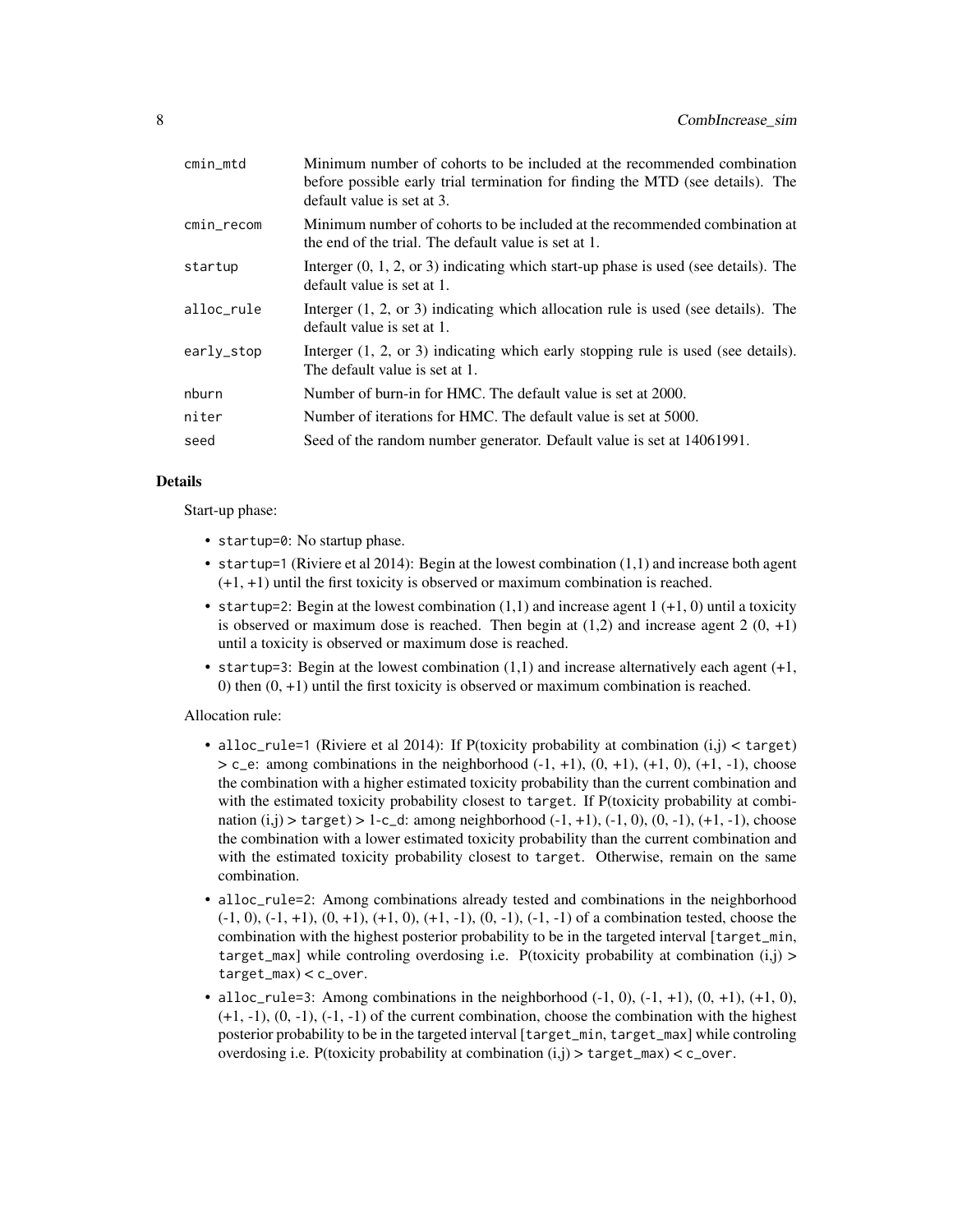Early stopping for over-dosing: If the current combination is the lowest  $(1, 1)$  and at least  $\text{cmin\_overunder}$ cohorts have been included at that combination and P(toxicity probability at combination  $(i,j)$ )  $target)$   $>=$   $c$ <sub>-</sub> $stop$  then stop the trial and do not recommend any combination.

Early stopping for under-dosing: If the current combination is the highest and at least cmin\_overunder cohorts have been included at that combination and P(toxicity probability at combination  $(i,j)$ target) >= c\_stop then stop the trial and do not recommend any combination.

Early stopping for identifying the MTD:

- early\_stop=1 (Riviere et al 2014): No stopping rule, include patients until maximum sample size is reached.
- early\_stop=2: If the next recommended combination has been tested on at least cmin\_mtd cohorts and has a posterior probability to be in the targeted interval [target\_min, target\_max] that is  $>= c_t$  and also control overdosing i.e. P(toxicity probability at current combination  $>$ target\_max) < c\_over then stop the trial and recommend this combination.
- early\_stop=3: If at least cmin\_mtd cohorts have been included at the next recommended combination then stop the trial and recommend this combination.

Stopping at the maximum sample size: If the maximum sample size is reached and no stopping rule is met, then the recommended combination is the one that was tested on at least cmin\_recom cohorts and with the highest posterior probability to be in the targeted interval [target\_min, target\_max].

#### Value

An object of class "CombIncrease sim" is returned, consisting of the operating characteristics of the design specified. Objects generated by CombIncrease\_sim contain at least the following components:

| rec_dose   | Percentage of combination selection.                                                                                                             |
|------------|--------------------------------------------------------------------------------------------------------------------------------------------------|
| n_pat_dose | Mean number of patients at each combination.                                                                                                     |
| n_tox_dose | Mean number of toxicities at each combination.                                                                                                   |
| inconc     | Percentage of inclusive trials.                                                                                                                  |
| earlv_conc | Percentage of trials stopping with criterion for finding MTD.                                                                                    |
| nsim       | Number of simulations (if function stopped while executed, return the current<br>number of simulations performed with associated other outputs). |
| pat_tot    | Total mean number of patients accrued.                                                                                                           |
| tab_pat    | Vector with the number of patients included for each simulation.                                                                                 |

#### Author(s)

Jacques-Henri Jourdan and Marie-Karelle Riviere-Jourdan <eldamjh@gmail.com>

#### References

Riviere, M-K., Yuan, Y., Dubois, F., and Zohar, S. (2014). A Bayesian dose-finding design for drug combination clinical trials based on the logistic model. Pharmaceutical Statistics.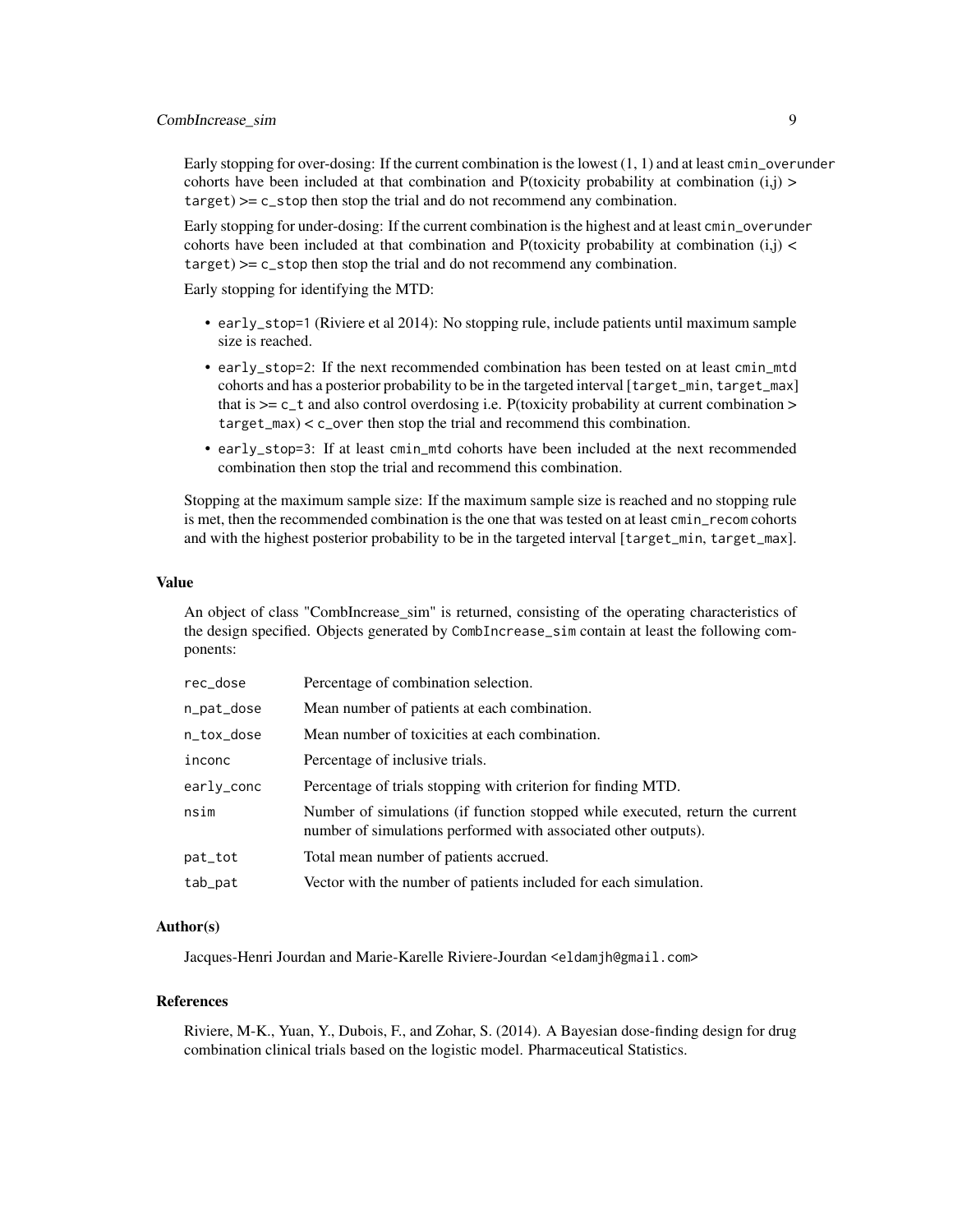#### <span id="page-9-0"></span>See Also

[CombIncrease\\_next](#page-2-1).

#### Examples

```
p_{\text{tox}}sc1 = matrix(c(0.05,0.10,0.15,0.30,0.45,
                     0.10,0.15,0.30,0.45,0.55,
                     0.15,0.30,0.45,0.50,0.60),nrow=5,ncol=3)
prior_a1 = c(0.12, 0.2, 0.3, 0.4, 0.5)
prior_a2 = c(0.2, 0.3, 0.4)sim1 = CombIncrease_sim(ndose_a1=5, ndose_a2=3, p_tox=p_tox_sc1, target=0.30,
 target_min=0.20, target_max=0.40, prior_tox_a1=prior_tox_a1,
  prior_tox_a2=prior_tox_a2, n_cohort=20, cohort=3, tite=FALSE, nsim=2000,
 c_over=1, cmin_overunder=3, cmin_recom=1, startup=1, alloc_rule=1,
```

```
early_stop=1, seed=14061991)
```

```
sim1
```

```
# Dummy example, running quickly
useless = CombIncrease_sim(ndose_a1=3, ndose_a2=2,
  p_tox=matrix(c(0.05,0.15,0.30,0.15,0.30,0.45),nrow=3), target=0.30,
  target_min=0.20, target_max=0.40, prior_tox_a1=c(0.2,0.3,0.4),
  prior_tox_a2=c(0.2,0.3), n_cohort=2, cohort=2, nsim=1)
```